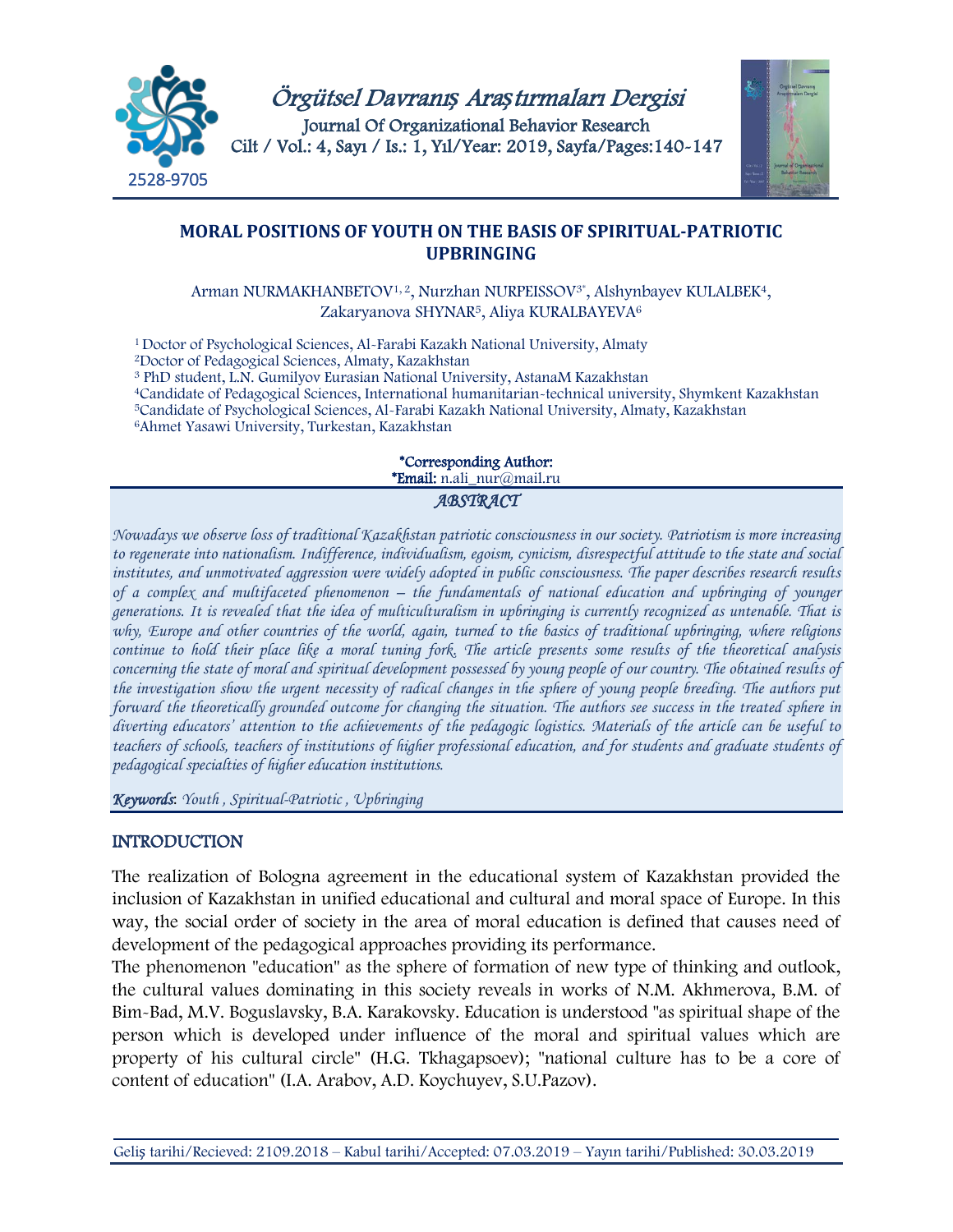#### Main part

Development of a moral position of the personality in a context of the moral personality as a basic new growth, which is closely connected with the "spiritually-patriotic education" concept. However, during the practical realization of this question so many difficulties are faced: hypertrophied relation in regions to national identity determination, substitution with nationalism and underestimation of a role of historical and cultural traditions of the people in development of ideals and moral values for young generation.

Educational policy direction on social and ethno-cultural regional features have defined priorities of development of educational process in subjects of the country. The system of regionalization education of civic consciousness and patriotism are represented especially important (N.M. Akhmerova, N.V. Borodina). It is necessary to emphasize that numerous global problems of the present (growth of tension in the international relations, terrorism distribution, increase of interfaith discord and etc.) are connected with destruction of traditional cultural norms and values. Meanwhile, along with the negative phenomenon, the revival processes of national cultures, traditions are observed in Kazakhstan. In this regard, educational problem of a person arises on the base of moral, spiritually significant norms and values directed to patriotic education, self-determination in multicultural environment assuming the tolerant attitude towards representatives of other cultures.

The main provisions of moral education and formation of a moral position of the personality are revealed in works of: G.M. Borlikov, G.N. Volkov, A.E. Izmailov, Z.D. Kiekbaev, A.H. Kireev, A.M. Magomedov, Sh.A. Mirzoyev, Z.G. Nigmatov, A.B. Pankin, Z.I. Ravkin, Yu.A. Rud, A.M. Safin, Ya.I. Hanbikov, A.F. Hantibidze, F.F. Harisov.

Migration processes, negative influence of media and Internet on the growing-up generation are considered by many scientists (V.V. Makayev, Z.A. Malyunova, Z.A. Malkova, L.L. Suprunova) as the factors counteracting moral education of young people at different age stages. Therefore, the appeal to national values of multicultural spaces became a condition of effective moral education in which mental, cultural, ethnic traditions are considered in society. Today the situation in Kazakhstan is still characterized by devaluation of spiritual values among youth, decrease in educational influence of historical and cultural values, arts and education as the most important factors of formation of civic consciousness and patriotism of young generation. In the turn underestimation of patriotic education as the major component under forming public consciousness leads to weakening of social and economic, spiritual and cultural bases of development of society and state. This determines the key role of patriotic education in the common system of education of citizens of Kazakhstan. Regulative documents emphasize on education of the citizen of the Republic of Kazakhstan as the patriot-carrier of values of the civil society realizing the participation in the fate of the Homeland. In modern conditions nationalist sentiments among the youth of many European countries considerably amplified also in our country.

### METHODS OF STUDY

Talking about a patriotic education as pedagogical process, carried out in conditions of general education institutions, - means to see only the professional side. Awareness of the public nature of patriotic education allows understanding those contradictions which nowadays exist in our

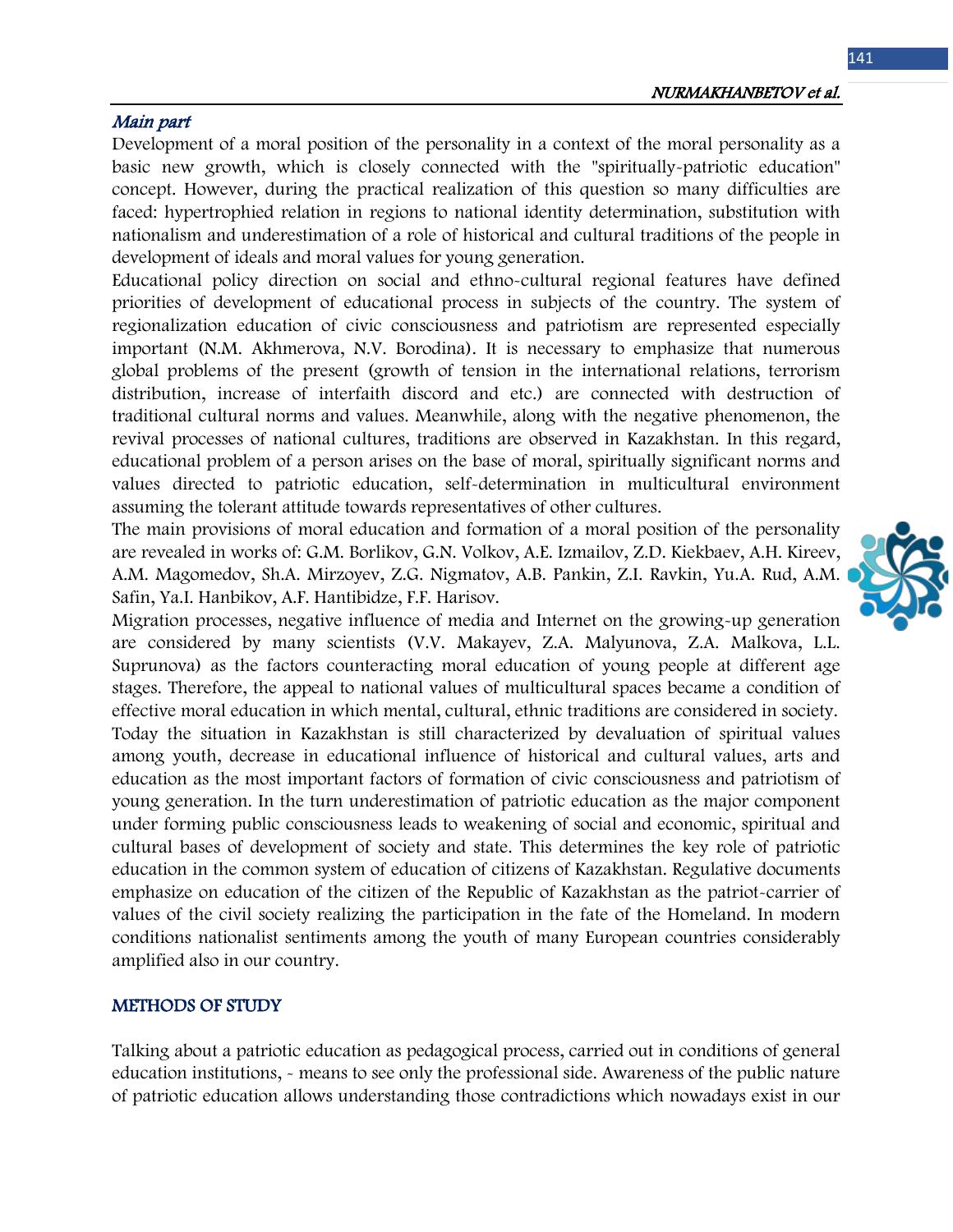Motherland between state and national, public and personal, purposeful and spontaneous concepts. All these contradictions nowadays force all us to look for the correct solution of an issue of upbringing the citizen and a patriot. To bring up a person who would find the correct way out between the personal interests and the interests of the Motherland. Such person was predicted by K.G. Paustovsky who said that there is no true human character without feeling of the country as a special, very expensive and lovely trifle in each thing. Development of such feature according to us is necessary to begin with instilling of respect for the state symbols.

Symbols in force of their property to bear socially important contents were always used by society in the purposes of identification of the social status of objects, communication, the organization of joint actions, and had also an emotional impact on their participants. The last, emotional influence plays the greatest role in education of patriotic feelings. It is impossible to present the true citizen of Homeland without the emotional-volitional sphere of the person identity which is the door that allows to motivate the child on cultivation of all kind of qualities. There is a natural need to love history of the Homeland, to work for its further prosperity.



World history demonstrates that the most important basis of any civilization are traditions disregard of which leads to its end, and their development defines the future. The most important of these traditions is the patriotism, devotion and love to the Fatherland, to the people. And not casually the states, the people are interested in the sovereign future give special attention to patriotic education of youth. Patriotism - the moral and political principle, social feeling which maintenance is love to the homeland, the Motherland, its people, culture, language, nature, historical roots. The patriotism assumes pride of achievements and the culture of the homeland, desire to keep its character and cultural features, self-identification with the other members of the nation, readiness to subordinate the interests of the country, the aspiration to protect the interests of the homeland and the people. The patriotism means not only existence of high moral and legal requirements to the identity of from the side of the state, but also each personality to the state.

The patriot is the person who subordinates the life to the interests of the Motherland and the people. To be a patriot is not only to protect the territory of the Motherland on the battlefield but also to protect its belief, traditions, culture and history. Nikolay Mikhaylovich Karamzin wrote: "The patriotism is love to the benefit and glory of the Motherland and desire to promote them in all aspects".

The framework of spiritual and moral development, upbringing and socialization are basic national values:

- love for the Homeland, for the people;
- personal and national freedom, trust in people, the state and social institutes, justice, mercy, honor, dignity;
- service to the Motherland;
- respect for parents;
- respect for work, creativity and creation, commitment and persistence;
- commitment to the truth;
- tolerance, formed on a basis of interfaith dialogue;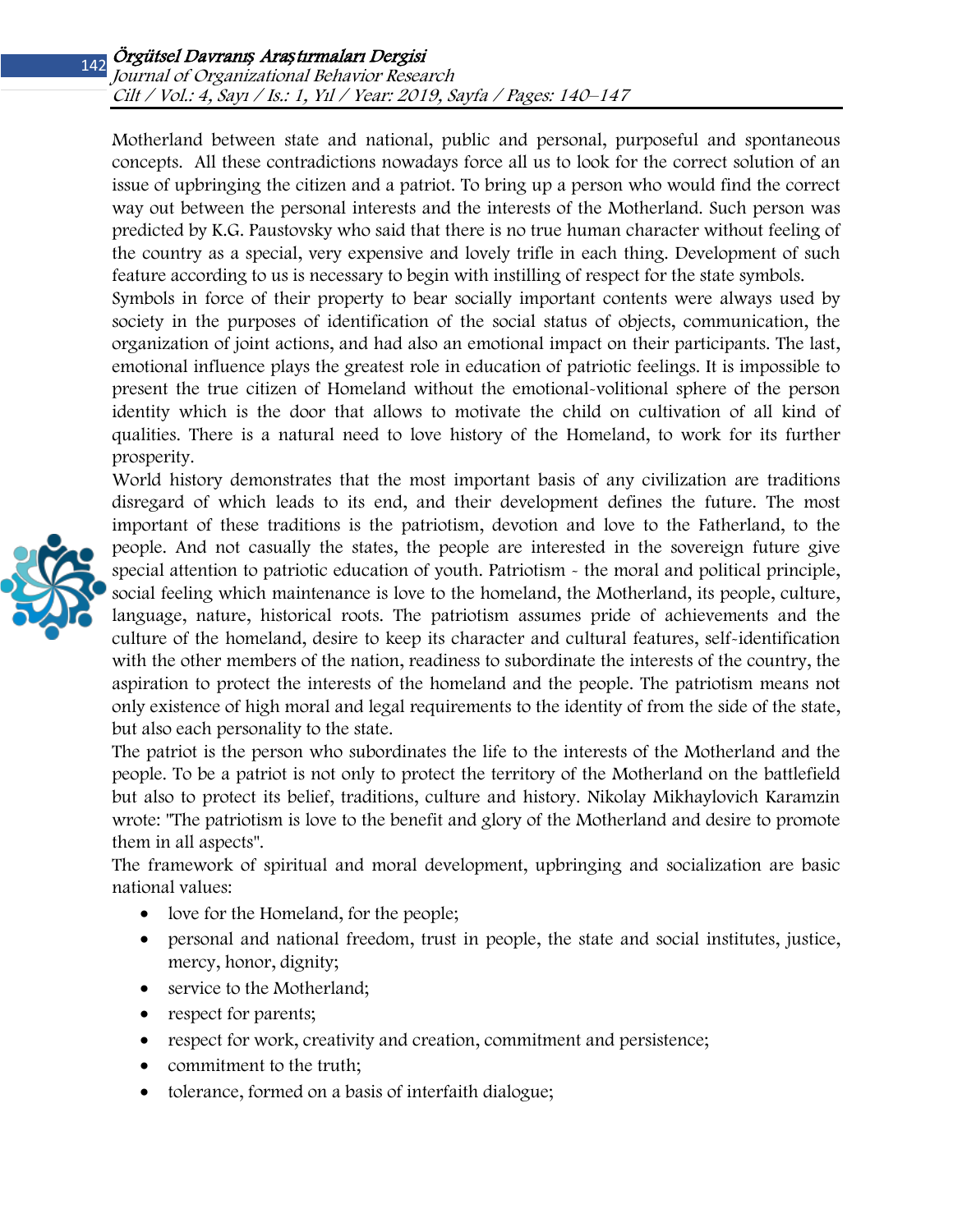- esthetic and ethical development;
- ecological consciousness.

Moral principles which are kept in socio-historical, cultural, family traditions of the multinational people of Kazakhstan, transferred from generation to generation allows the person to resist to destructive influences and it is productive to develop the consciousness, life, the system of the public relations that provides successful development of the country in modern conditions.

Development of spiritual moral concept and education of the citizen identity of the country has defined a modern national educational ideal of the citizen of Kazakhstan as the highly moral, creative, competent citizen of the Homeland accepting the fate of the Motherland as personal, realizing responsibility for the present and the future of the country, implanted in spiritual and cultural traditions of the multinational people of the Republic of Kazakhstan.

The appeal to spiritual traditions promotes person's moral feelings (conscience, a debt, belief, responsibility, civic consciousness, patriotism) formation; moral shape (patience, mercy, mildness, placability); moral position (ability to distinction of good and evil, manifestation of self-sacrificing love, readiness for overcoming vital tests); moral behavior (readiness of service to people and Motherland, manifestation of spiritual judiciousness, obedience, kind will). The patriotism is based on the principles of:

- the ideology designed to promote unity, preservation, growth to prosperity, power of the state and the people as guarantees of the world balance, and people development living in the territory;
- 
- uniform national values for all the people living in the state territory;
- to culture the embodiment of originality (language, customs, morality, art, science, the equipment, technology, medicine, education, sport using the thousand-year experience of own development, and world achievements relying on traditions);
- determination upholding of people interests, all the state available means, readiness for the victims for the sake of protection of freedom, independence of the people and the state;
- $\bullet$  the authorities legislative, executive, judicial, financial and economic, military, designed to provide and protect the interests of the state, the people living in his territory, to maintain balance of international interests, equality of the state citizens in spite of their nationality, and religious accessory;
- the state device historically developed model of the social, economic system providing existence, development of the country as the strong independent state;
- tolerance the valid relation to traditional religions and faiths, scientific atheistic traditions;
- conciliarity a complete combination of freedom and unity of people on a basis of their general love for the same absolute values (the term is entered by the Russian philosopher of D.A. Homyakov), the most important spiritual condition of national unity and creation of the powerful country;
- communality— collectivism, a priority in consciousness public over individual, collectivism over individualism.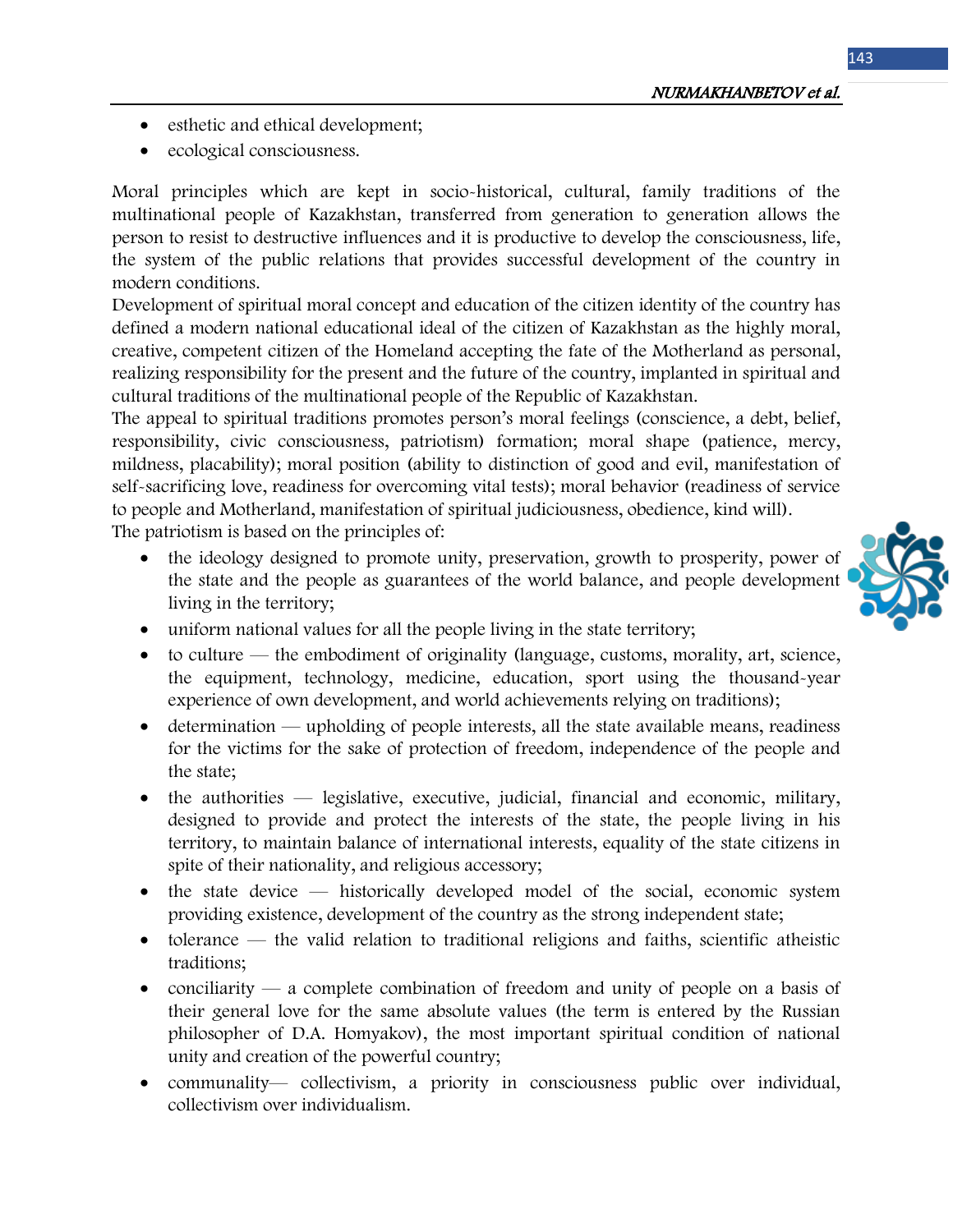Depending on the specifics of concrete educational establishment chosen by its concept and the system basis developed on its, spiritual, moral upbringing can be implemented by the use of various organizational forms of pedagogical activity:

- lesson activities moral upbringing is carried out in a framework of teaching disciplines of a humanitarian cycle by inclusion in the content of lecture and practical occupations of the corresponding component (expansion and deepening of already available materials of spiritual moral subject);
- production training inclusion of spiritual moral contents in process of students practical professional training;
- additional education and upbringing the work organization of circles and art and aesthetic studios directions, volunteer and military patriotic groups and clubs, sport sections on a basis of achievements of traditional spiritual culture and supremacy of moral ideals and the principles;
- the system of educational activities the organization development of a cycle, traditional for educational establishment of educational and festive actions (conversations, lecture halls, excursions, concerts, celebrations and pr.), and also social actions of charitable orientation.



In such a way, the variety of organizational forms provides broad variability of ways, means and methods of spiritual, moral upbringing. Concrete content of activity in this direction, in its turn, is defined in dependence on the separate author's educational programs developed with accounting of concrete conditions of educational establishment.

Patriotic education of youth in modern conditions demands integration and consolidation of social, cultural and educational capacities of regions and the country in whole. It has to be directed to realization of the purposes of the advancing development of Kazakhstan in world community that sets new requirements to institutes of socialization, education, culture which have to rely not only on achievements of the past but also develop ways and technology necessary for formation of the growing-up generation in the future.

In modern conditions patriotic education is considered as a formation of moral, civil and world outlook qualities of the personality which are shown in love for the Homeland, for the house, in the aspiration and ability to protect traditions, values of the people, the national culture, and the land. The patriotism as result of patriotic upbringing and integrative quality of the personality is formed in the early childhood, but manifests actively at youthful age. The highest level of development of feeling of patriotism is indissolubly connected with the vigorous social activity, actions and acts which are carried out for the benefit of the Motherland and on a basis of the democratic principles of civil society development. The patriotism is an element of public and both individual consciousness. At the level of public consciousness, the patriotism is implemented as the national and state idea of unity and originality of the people which is formed on a basis of traditions, stereotypes, customs, stories and the cultures of each specific nation. At the level of individual consciousness, patriotism is experienced as love for the Homeland, pride of the country, aspiration to discover, understand and improve it. It is revealed that in the present time patriotic upbringing is carried out in process of involvement of youth in active creative work for the benefit of the Homeland, instilling of the careful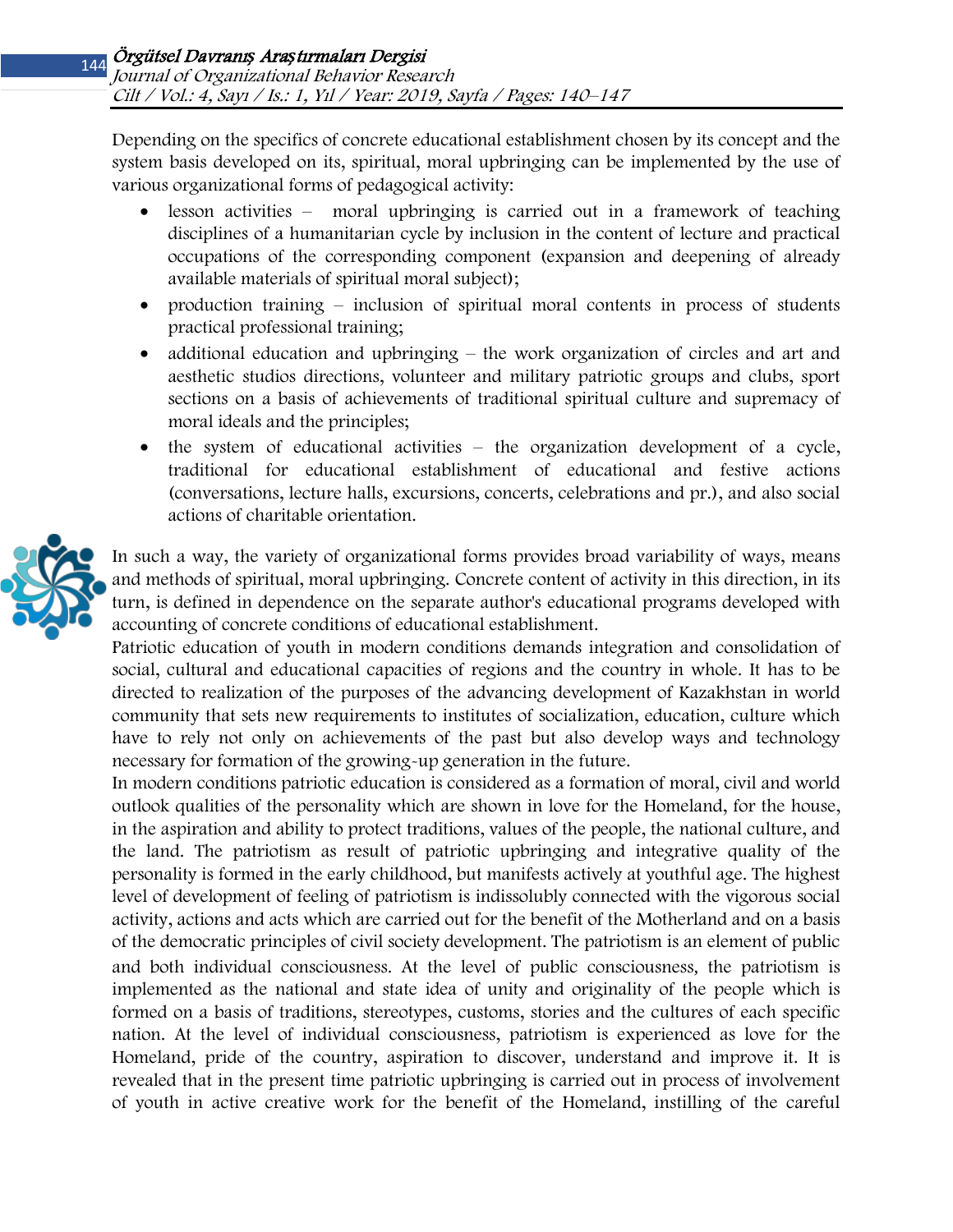relation to Motherland's history, to its cultural heritage, to customs and traditions of the people, love for the native places; education, readiness for protection of the Homeland; studying of customs and culture of different ethnicities.

## RESULTS OF STUDY

In the organization and realization of patriotic upbringing of youth the special attention should be paid to formation of the valuable relation to the phenomena of public life in a context of its past and present. Researchers allocate several levels in patriotic education of children and youth: at the level of the country, region, small homeland (concrete type of the settlement). In researches the directions, forms and methods of patriotic education are described which are realized at a modern stage. Search work on perpetuation of soldiers as one of the directions of patriotic education in which formation of the patriot most intensively is implemented in various regions of the country has different opportunities, various forms of the organization, and various bases as a material and standard. The possibility of communication in this activity of people of various generations, various ethnicities has a great importance. Actually, it is the national idea which unites people in the common business having deep values and meanings for all members of society.

The main purpose of patriotic upbringing is a creation of conditions for realization of social activity of youth, manifestation of own spirituality, civil responsibility, an opportunity to show the positive values and qualities in the interests of the Motherland, strengthening of the state, ensuring state's steady development. Taking into account features of the contingent of our educational establishment this purpose can be concretized in the next way: focused on values of local culture, formation of the valuable relation to the Homeland, its past and future, feeling of pride formation of the country, education of respect for the Constitution, state symbolic, native language, national traditions, history, culture, and nature of the country.

One of the main educational tasks in the conditions of spiritual and patriotic upbringing is training of pupils for simple, everyday labor, and work for society. Activity of youth has to promote formation of the identity of the growing citizen. The love for the Motherland becomes the power of spirit only then when the person's the images which are kept in mind connected with native land, language when they are emotionally endured and experienced personally. The feeling of proud of Motherland appears then.

- The spiritual patriotic upbringing should be formed on the basis:
- respect for national traditions and customs, heritages and cultures of the country;
- respect for the nation;
- respect for country symbols;
- ability to perceive esthetic side of the surrounding world, the Homeland nature.

The efficiency of educational influence is higher, when this influence is imperceptible for children. Therefore, we will not challenge value of the educational actions of patriotic orientation organized in educational institutions. We will designate only need of search of new forms, methods and means of formation of a patriotic position of our pupils.

Moral and patriotic education will be more effective in a case if it is carried out daily and imperceptibly for children. Celebration of the Victory Day, Day of the Defenders of

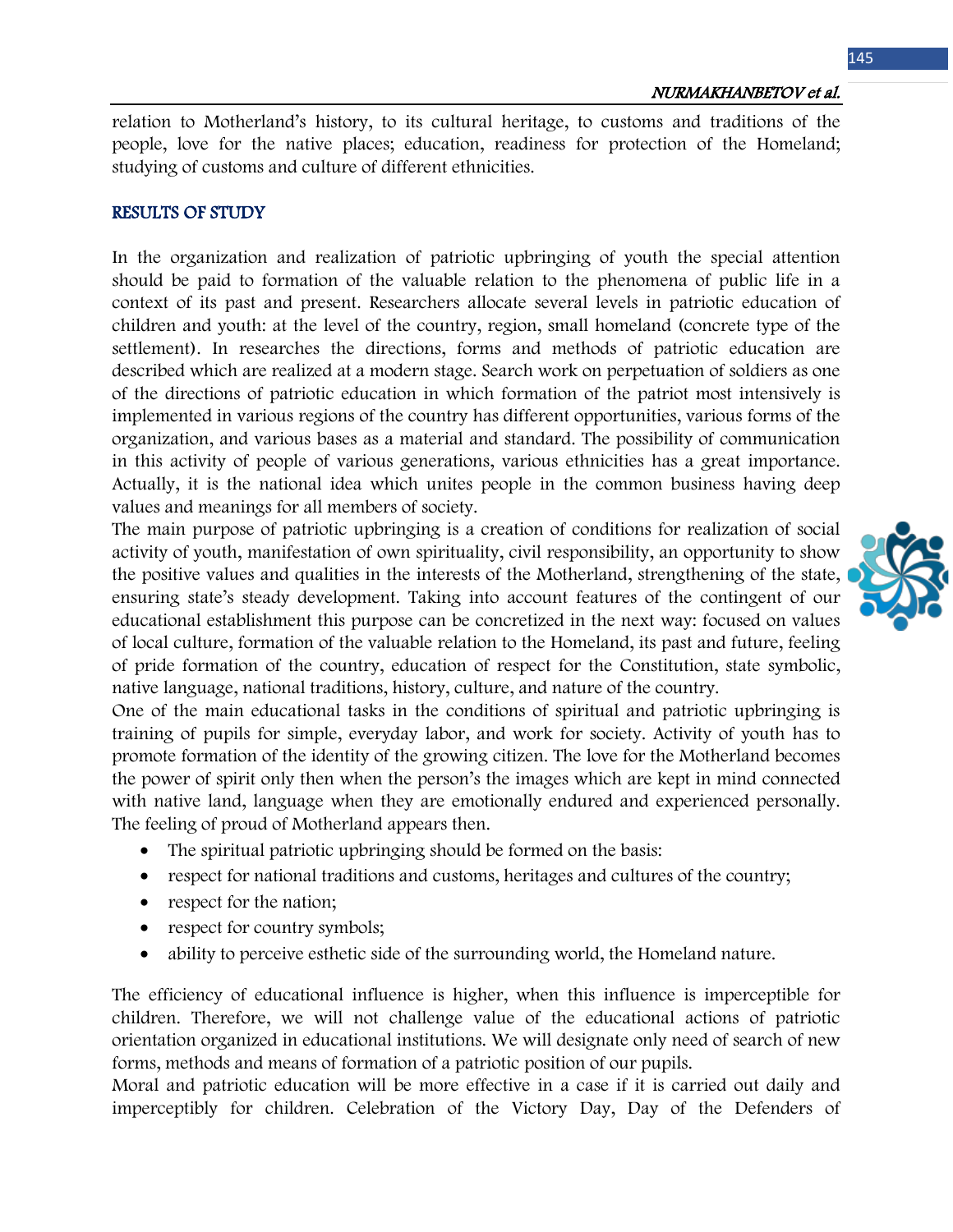Motherland and other significant dates of the great past of our country we mark out all only once a year. We prepare for these dates, we hold remarkable large-scale educational actions, but there is also our daily communication with pupils. It may carry both formal and informal character. Especially valuable for learners are the moments of informal communication when can inform the pupils through a prism of own perception, through own emotional experience: I am proud of the Homeland and of its great citizens.

What we tell at such moments:

- it can be the teacher's phrases, assessment by the teacher of content of a movie or a book;
- it can be an advice or the recommendation concerning books or movies, TV programs;
- it can be assessment of acts of political figures of the past, and the present.

# **CONCLUSION**

It is necessary to teach youth to estimate words and acts of people who we keep in touch every day. It is very important for us to set a sample of competent assessment of the events which are taking place in the world and a role of Kazakhstan in conditions of a modern political situation.



We have to work alongside in this case at the level of formation of individual consciousness of our pupils. Our personal example and personal position become both the best and effective means of upbringing.

In such a way, in interaction with subjects of upbringing and education the deep understanding of each young person of his place and role in protection of his Motherland based on high personal responsibility, on knowledge of the major parties of military business, awareness of features and requirements of military service.

The conviction in function of Motherland's protection in modern conditions works out, thereby educational and upbringing space extends and conditions for spiritual moral formation of the person identity, the citizen, and the patriot grow.

## References

A.N. Vyrshhikov, Military-Patriotic education of schoolchildren: Theory and practice (oskva, Pedagogika, 1990)

Hand, M. (2011). Should we promote patriotism in schools?. Political Studies, 59(2), 328-347.

- I.A. Pushkareva, The idea of patriotism in Soviet and Russian pedagogics / for the classroom teacher (oskva, 2011). Ippolitova, N. V. (2008). Basis for preparation of future teachers for patriotic education of pupils. Teacher Education and Science, 4-7.
- Johnston, S. (2007). The Truth about Patriotism. Duke University Press.http://dx.doi.org/10.1215/9780822390497
- Kolesnikova I.A. Education to spirituality and morality in the era of global change // Pedagogy. 2008. № 9. 21-33 pp.